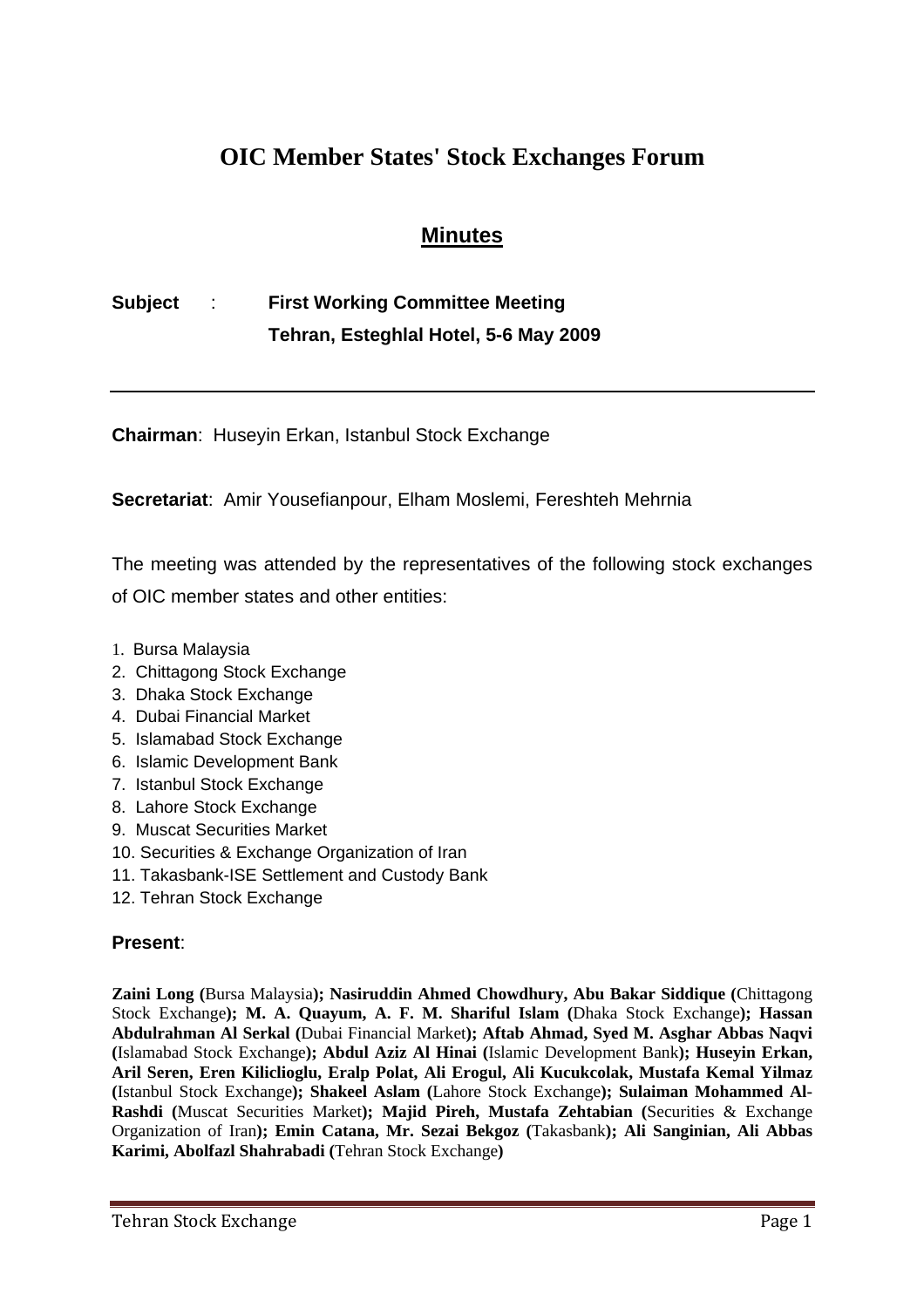### **1. Opening**

Following recitation from the Holy Koran, the event was officially opened by Mr. Huseyin Erkan, Chairman and CEO of Istanbul Stock Exchange and the working committee's chairman.

He appreciated the members' participants to the first working committee meeting of OIC member states' stock exchanges forum and also welcomed Dr. Abdul Aziz Mohammed Zahir Al Hinai, Vice President (Finance) of Islamic Development Bank, as the guest of the event.

After a short review of the forum's background, Mr. Erkan mentioned the resolutions of its second meeting and the integration of two past committees into one working committee and launching of four taskforces in order to explore various areas of cooperation and report the activity reports by each member.

The chairman of the working committee also emphasized on the ongoing necessity of struggling for the adverse effects of the global financial crisis, and asked for the forum members' cooperation, as an important factor and a chance to turn the crisis into an opportunity.

Mr. Erkan pointed out that today the Islamic assets size was estimated to reach billions of US dollars globally, with an annual growth trade over about 15 to 20 percent. Referring to these facts and the embedded risks in trading some of the financial products, he believed that the Islamic finance industry has been granted with an opportunity to extend its attendance in the traditional capital market.

He confirmed the significance of the organized Exchanges and considered them as the right venue for price discovery, which was regarded very important for capital markets' development. Transparency, liquidity full disclosure and good corporate governance were mentioned among the advantages of the Exchanges to attract investors.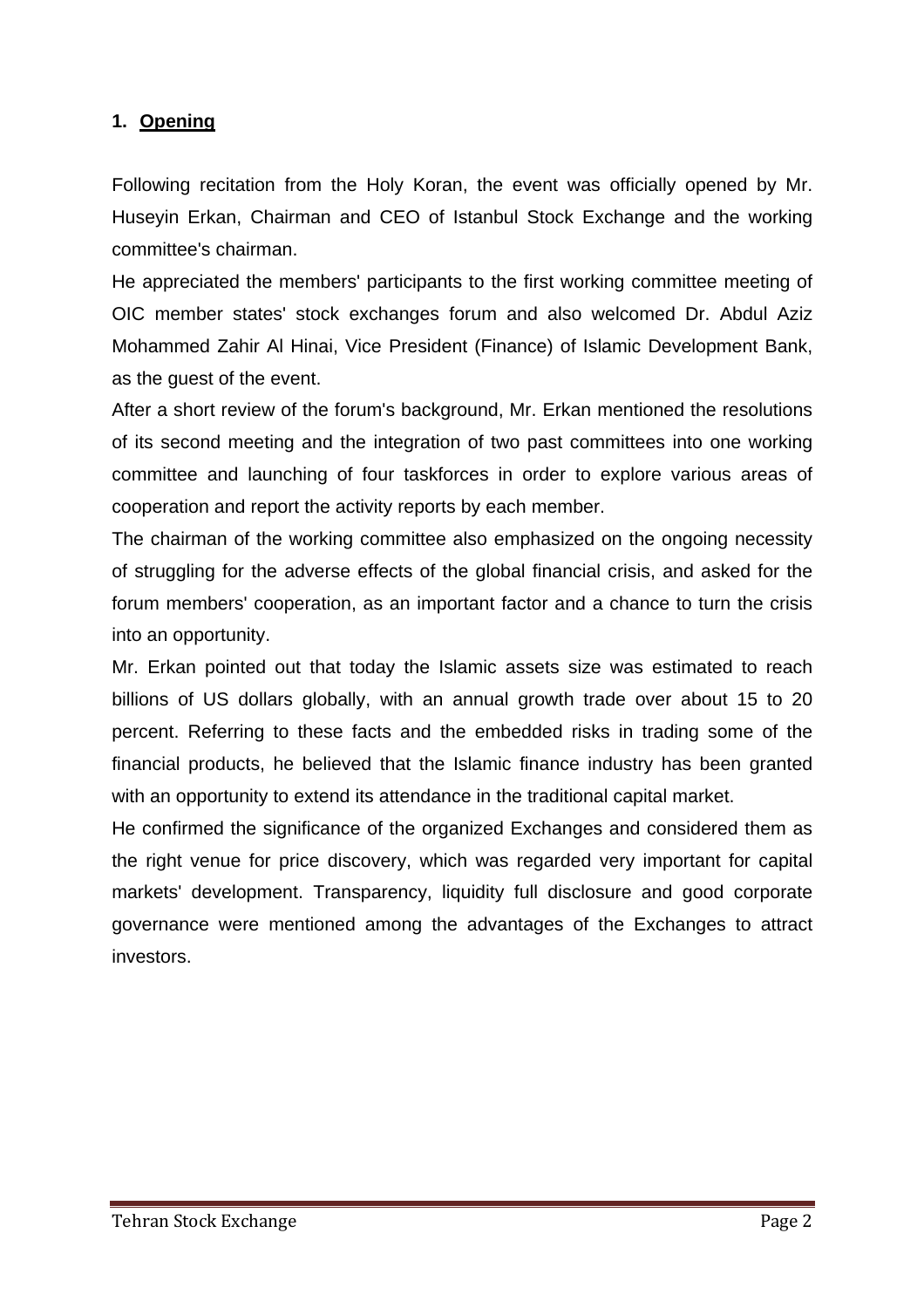#### **2. Welcome Speech**

Dr. Hasan Ghalibaf Asl, CEO of Tehran Stock Exchange, welcomed the audience and expressed his appreciation to Mr. Erkan for running the event.

He recognized the event as a gathering to discuss about the important issue of establishing a common Exchange among the Islamic countries and underlined the growth of Islamic countries' markets during the last two decades in size and complexity.

Dr. Ghalibaf Asl also stressed the democratization of all markets, which allow the easy access to investors and members, while the creativity and competitiveness of the securities industry has led the markets worldwide to respond to opportunities; mergers, integrations and regional alliances.

He considered the partnership very fruitful for the members of the forum, and a prerequisite to development.

Then he asked for a support of members to deeply study the related issues and make firm steps to broaden cooperation, which he seemed very appropriate, as the current financial crisis has brought some failure to a number of conventional financial instruments.

### **3. Keynote Speech**

Dr. Abdul Aziz Mohammed Zahir Al Hinai, Vice President (Finance) of Islamic Development Bank was the keynote speaker, who continued the session with his kind gratitude for the event's organizers and provided invaluable remarks on developing Islamic financial markets and IDB's activities on financing companies through these markets instruments.

He reiterated the previous speakers' emphases on the importance of cooperation and collective solving of development challenges, especially while facing a global crisis.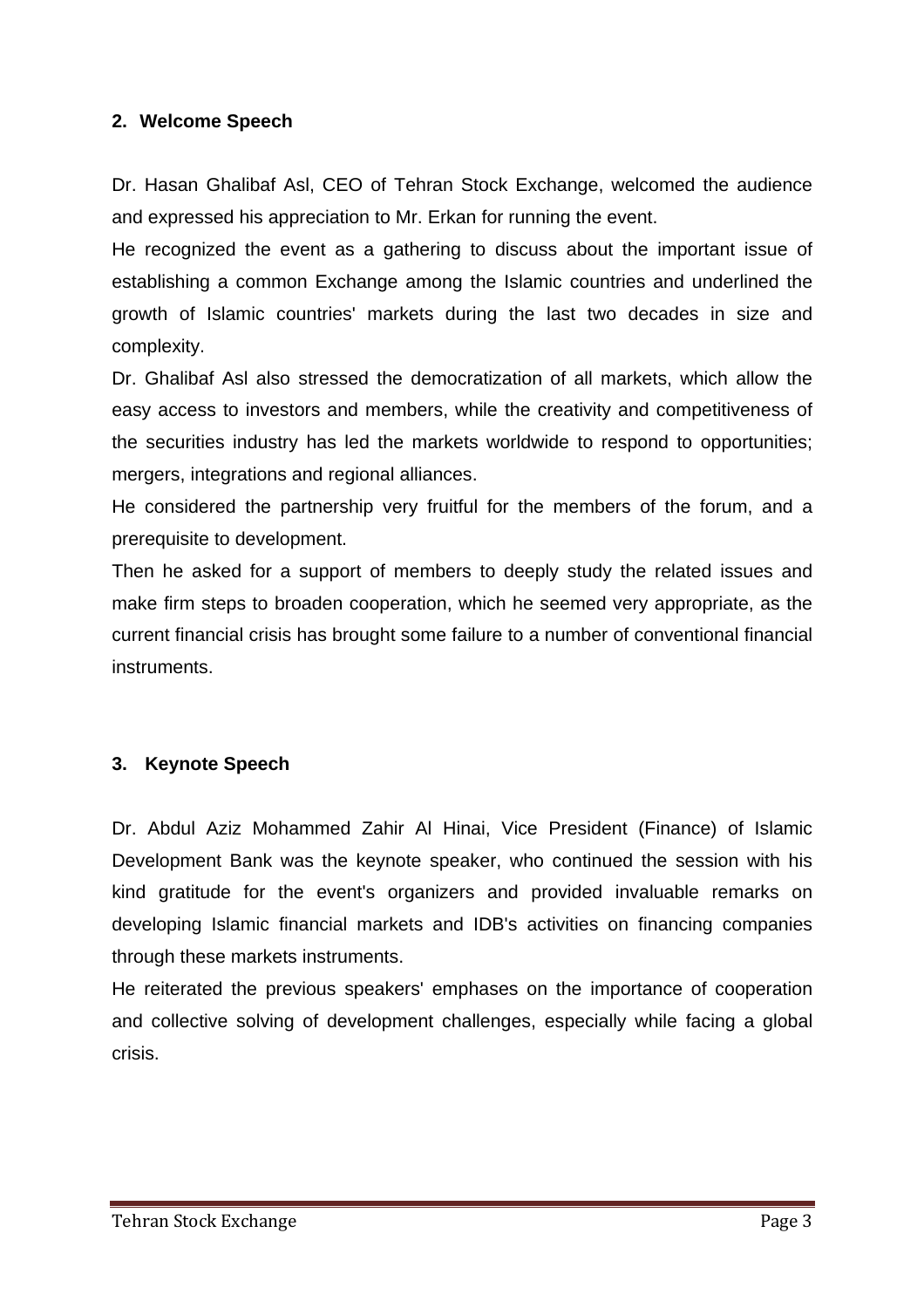In his words, Dr. Al Hinai confirmed the international recognition of the potential represented by the Islamic capital market, and mentioned the establishment and expansion of Islamic indices.

IDB was announced to be dynamically attending the market by financing activities, resource mobilization and expanding the frontier of Islamic capital market. He also declared that the bank played a role in institutionalizing and consolidation of the Islamic financial architecture by helping to establish international regulatory institutions such as AAOFI, IFSB, IRA and LMC.

The keynote speech was ended by Dr. Al Hinai's encouragement and support. The encouragement went to the members for a critical examining of the opportunities to be able to benefit the Islamic finance as a new asset class for bringing new economic growth to the countries. On be half of IDB, he did also support all initiatives at national and regional levels aimed at periodic policy dialogue on capital market development, building a sound transparent institutional set up with proper governance structure, and harmonization of legal and regulatory regimes.

### **4. Activity reports**

Following the opening and general remarks of the working committee meeting, and after the representatives' self introduction, more technical discussions began. The four taskforces established in the forum's second meeting in Istanbul, provided their reports (attached) to the members.

**Tehran Stock Exchange**, the coordinator of the taskforce for studying the feasibility of an Islamic Securities exchange provided the report dealt with the pros and cons of launching a unified market for Islamic countries stock exchanges. The comments to the report suggested that such an organization's success needed a powerful intermediary and their subsidiaries in order to guarantee the required liquidity, functionality and business accomplishment and IDB was introduced as a suitable venue for help.

The members' second priority of pre-establishment studies was the instruments to be traded in the common Exchange. More research was called on for the members'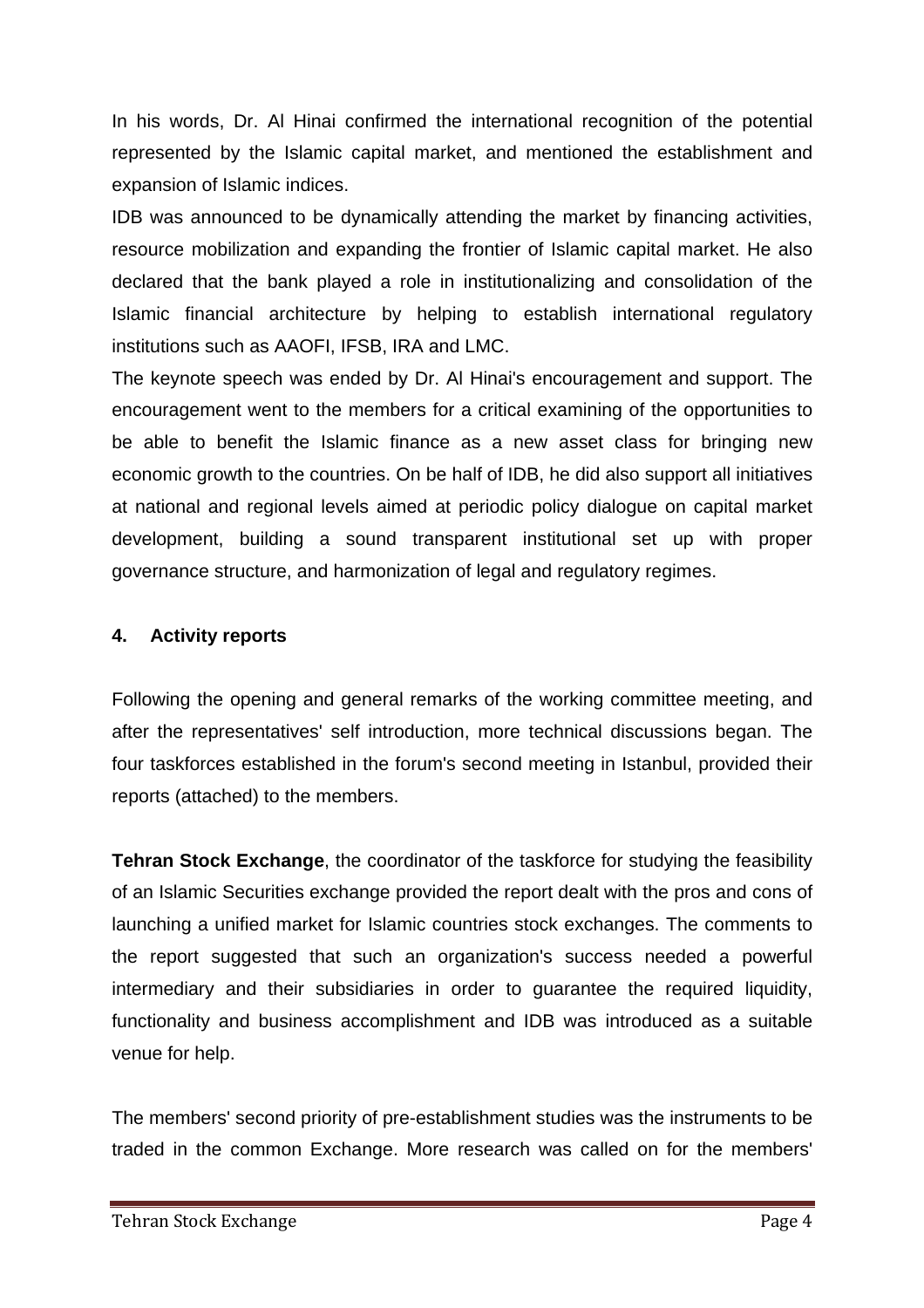concerns, especially the liquidity of the *Sharia*-complied instruments of the Exchange.

The coordinator of the taskforce for customized indices, ETFs and Islamic depository receipts, **Istanbul Stock Exchange** presented the second activity report.

It was believed that despite numerous Islamic indices in the world, their contents are originated from non-Islamic countries. The purpose was to include equities that were from our Exchanges and *Sharia*-based. Some members also confirmed to access the capability for such an index calculation; however, to guarantee the international credibility, some cooperation could be foreseen with renowned index providers.

The taskforce's other concern was to attract liquidity towards the member countries' Exchanges through introducing the Islamic equities indices. So it was suggested to devise ETFs based on the index and list them in different countries. This would surely bring some complications, especially regarding various currencies and different settlement periods. The problem was told to be reviewed with the cooperation of CSDs.

This idea actually referred to the next report by **Takasbank**, the coordinator of the taskforce for post-trade services.

The members suggested that for the quality services, countries' regulatory bodies should be called on. Also, it seemed appropriate to ask the member Exchanges' separate clearing and settlement institutions be invited to join the taskforce.

**Bursa Malaysia** provided the final report in the session, for the promotion of awareness and education of investors about Islamic capital markets taskforce. Some concerns were pointed out regarding the advertising Islamic financial instruments in some secular countries, and it was suggested that some introductory steps should be taken through the websites.

### **5. Panel Discussions**

In the afternoon session, three representatives of participants presented their panel discussions over their experiences and studies on exchange-traded Islamic capital instruments. The panellists were from **Bursa Malaysia**, **Dubai Financial Market** and **Securities and Exchange Organization of Iran**. Enclosed you will be able to find their presentations.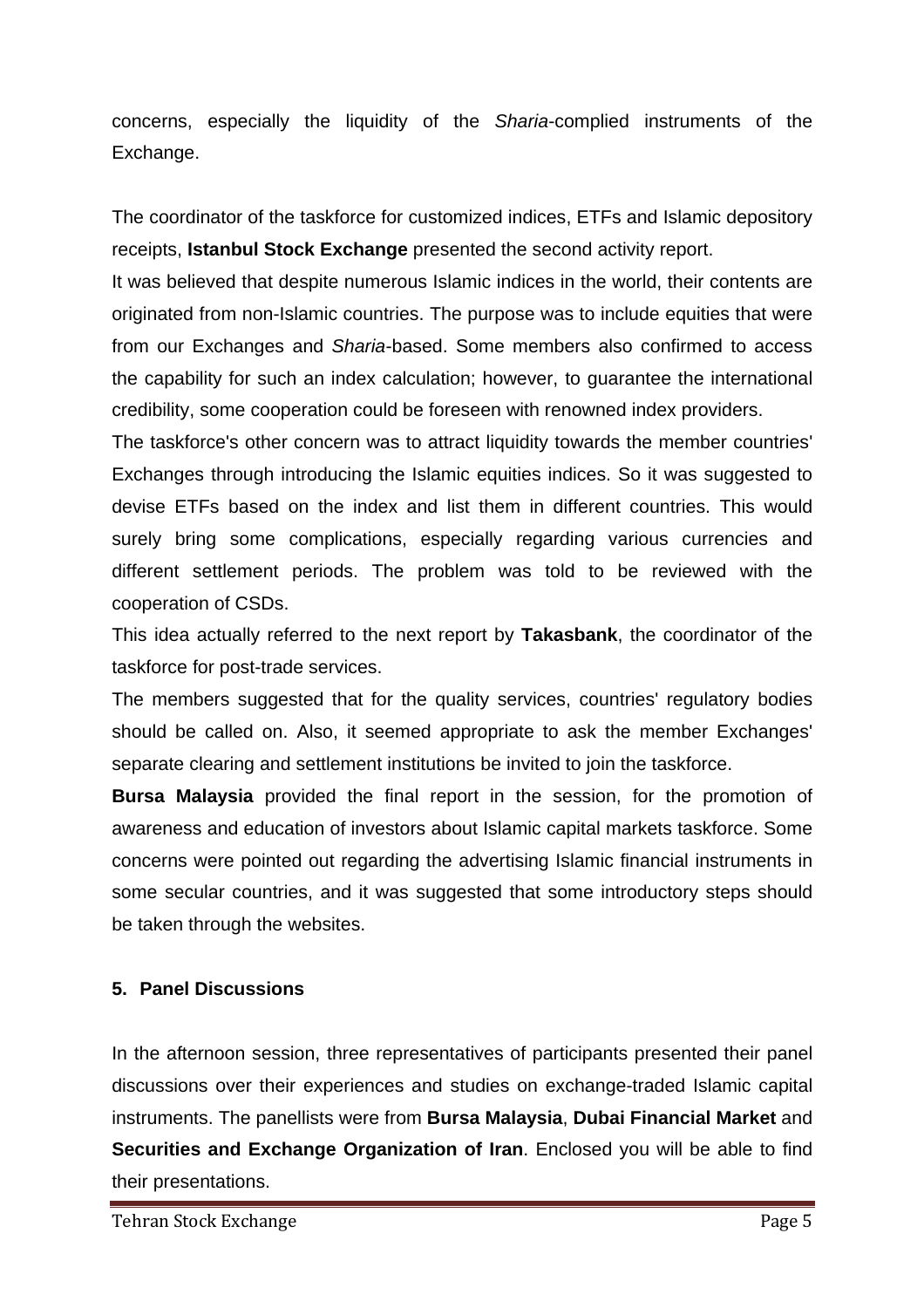### **6. Suggestions and Closing Remarks**

Chairman Erkan provided suggestions to the forum's members and summarized each taskforce activities in his final words. He also urged the members to follow up their studies and activities in the taskforces before the third forum's meeting, which is planned to be held October 24-25, 2009 in Istanbul, Turkey.

- Stock exchanges were encouraged to consult with scholars for new insights to develop various types of Islamic financial instruments.
- Cooperation among practitioners, regulators and scholars seemed necessary.
- The taskforce for studying the feasibility of an Islamic Securities exchange considered the idea of launching an independent Exchange not practical at the moment; however, the thought should be pursued. As the first stage, considering the different jurisdiction problems, it was believed that connectivity among member stock exchanges, through creating a common trading platform was much easier and more feasible. Here, CSDs were invited to take part in the related taskforce activities and help the Exchanges. The process would be enabling the capital flow to the stock exchanges and providing liquidity.
- In order for the taskforce members to get more acquaintance with a similar platform and study a model, they were scheduled to make a visit to ASEAN countries' common trading platform in Malaysia, and probably other places. The visit was proposed to be held before end of September, enabling the members of the taskforce to provide their reports in the next forum's meeting.
- Based on the report of the taskforce for customized indices, ETFs and Islamic depository receipts, discussions were planned to be continued with some index providers, especially Dow Jones, since for launching an ETF there was a need to have an index; a general or regional and IDB would be consulted on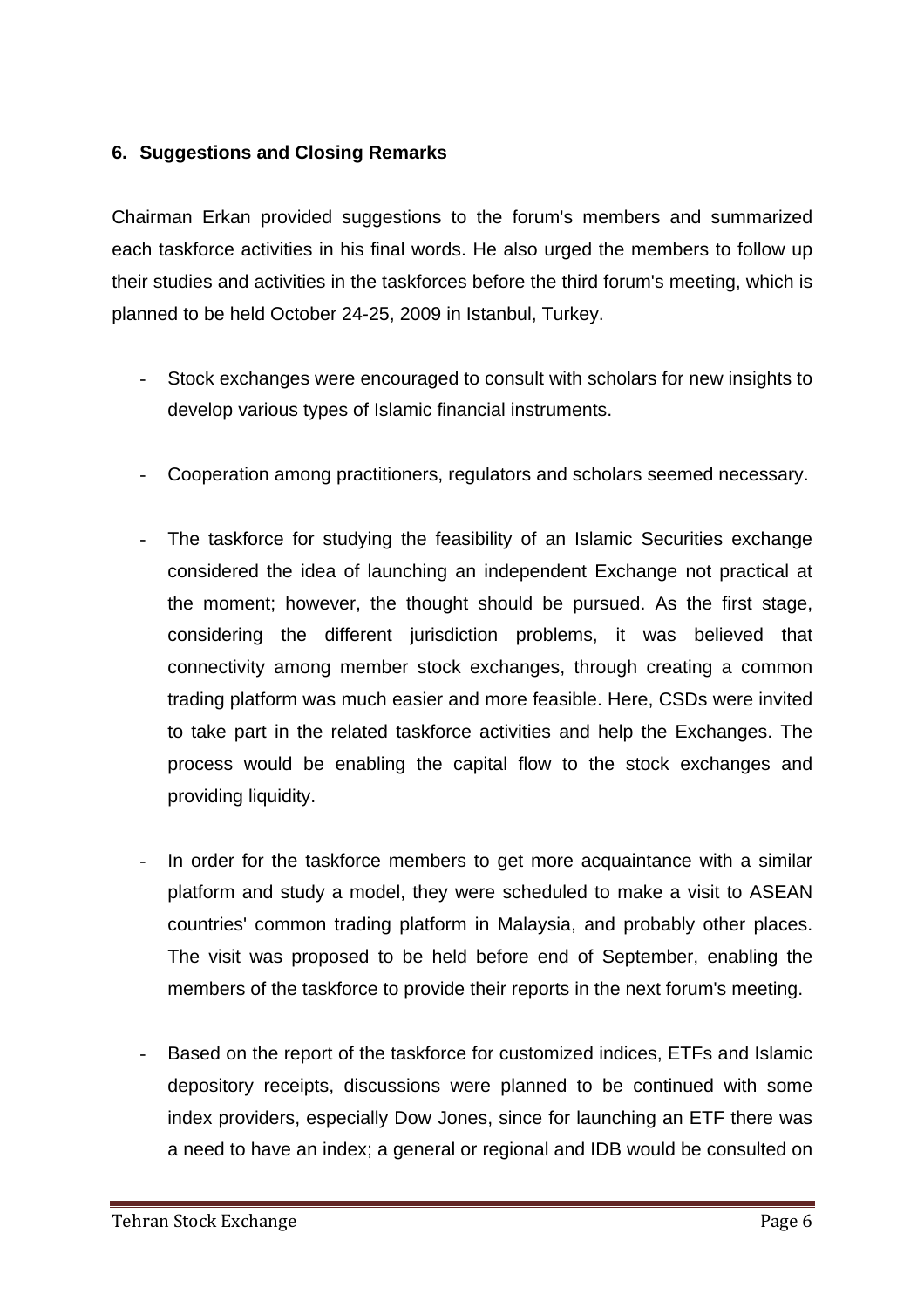the issue. However, it was confirmed that the index components should be drawn from the members' markets.

- Islamic repo agreements should be worked on, designed and started to be traded on the Exchanges, thus Shariah scholars should be consulted to determine the possibility of having such contracts in line with the Islamic principles,
- Work on repo transactions can also be carried out in collaboration with the AAOIFI and IFSB, members of the OIC Exchanges Forum, that are already working on the topic,
- The key idea observed through the presentation of the taskforce for post-trade services and the subsequent discussions was to encourage CSDs, either as separate or dependant entities in each member Exchange, for more cooperation and joining the taskforce. The taskforce was also assigned to ponder about ETFs cross listing in the Exchanges which traded the instrument. This was firmly supported as well, that there was a need of assistance from the regulators to enter the scene for defining Islamic depository receipt and its trading instructions.
	- The report of the taskforce for promotion of awareness and education of investors about Islamic capital markets insisted on the cooperation among members, as well as other non-Islamic countries interested in the Islamic instruments. Mr. Erkan also called members' attention to benefit the PR studies done by Bursa Malaysia. The taskforce activities were believed to smooth the ground for promoting the members' products around the global markets. Within this context Bursa Malaysia is expected to narrow the path for the start point and get a budget for general promotion and awareness activity, where each exchange can evaluate and decide on participating in the campaign.
- The members were asked to share their views with the secretariat and send their contact details for future correspondences.